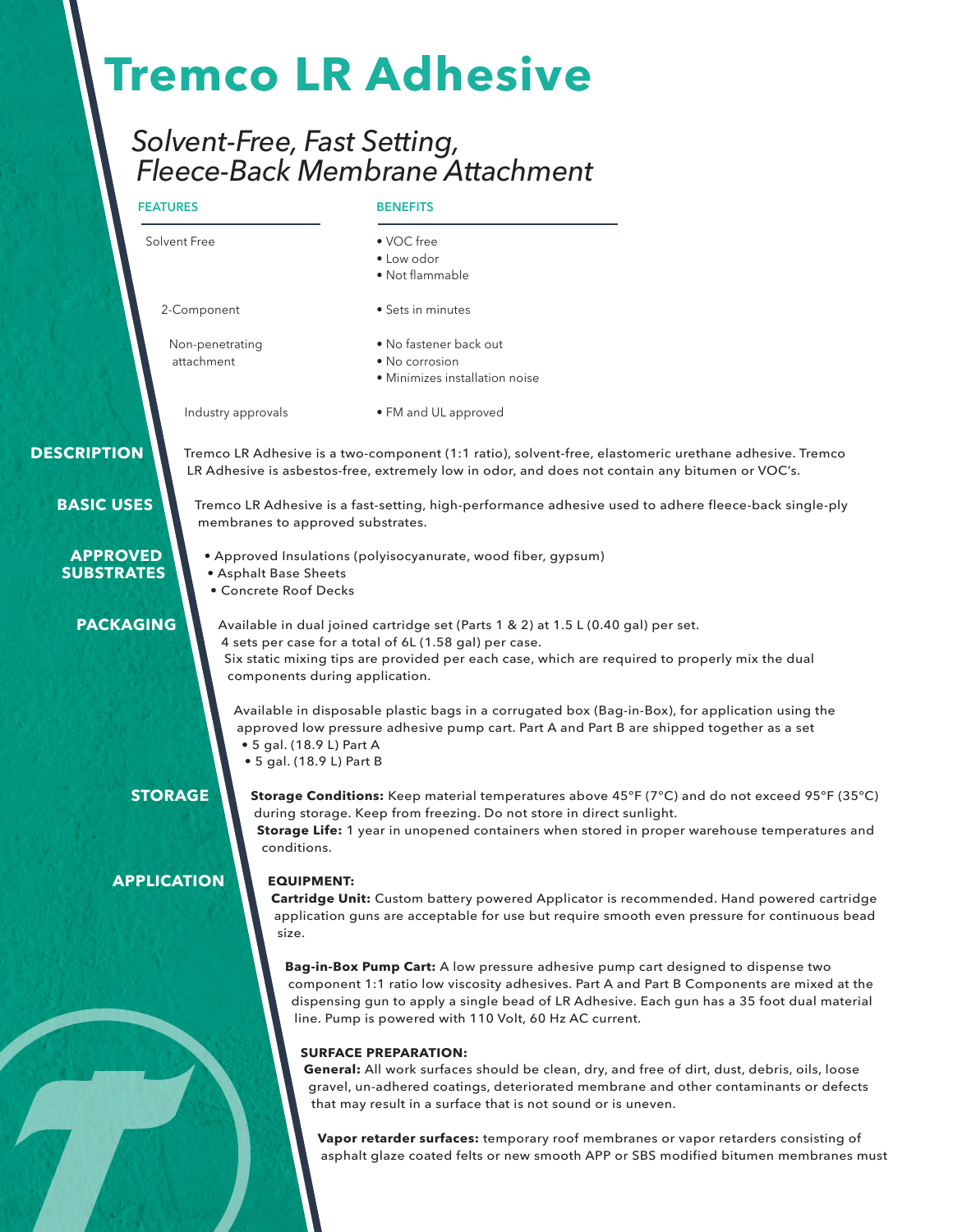# **Tremco LR Adhesive**

#### **APPLICATION CONTINUED**

be primed with Tremprime WB at 200 to 400 ft<sup>2</sup>/gal (4.9 to 9.8 m<sup>2</sup>/L). Primer is not required for sand-surfaced SBS membranes.

#### **APPLICATION:**

**Low pressure pump system:** Remove plastic packages from corrugated boxes using pull-tabs. DO NOT USE A KNIFE OR SHARP TOOL! Load Part A plastic package valve side down onto pump tray labeled Part 1 and connect black quick connect fittings. Load box labeled Part B valve side down onto pump tray labeled Part 2 and connect gray quick connect fittings. Note; improper loading can result in cross contamination in the supply lines and pumps and seriously damage the machine. Refer to pump data sheet for complete operating instructions.

Before installing mixing tip hold gun assembly over a waste container and open valves. Allow a small amount of material to run out and ensure 1 to 1 ratio flow of materials. Do not proceed with adhesive installation if flow is not on a 1 to 1 ratio. Close valves and install a small amount of grease on the threaded manifold tip. Install mixing tip.

Open valve and apply ¼"-1/2" wide adhesive beads to the substrate or insulation board in ribbons spaced a maximum 12" o.c. (spacing may need to be adjusted depending on wind uplift requirements). Once the adhesive begins to rise install the fleeceback membrane into the adhesive and roll membrane using a weighted roller. Do not allow the adhesive beads to skin over before placement of the fleece-back membrane. Roll the membrane with a min. 60 lb weighted roller to press the fleece backing into the wet adhesive. Replace mixing tip if the application is delayed for more than 1 minute as the adhesive will cure in the nozzle and prevent proper flow of the material. Note: Mixing tips for cartridge material should not be used with 5 gal. box material.

**Battery powered single bead applicator:** Snap off the molded cap on the top of the adhesive cartridge and screw on the mixing tip. Make sure mixing tip is tight to prevent adhesive leakage. Install the cartridge into the battery powered or pneumatic single bead applicator. Refer to applicator data sheet for complete operating instructions.

Open valve and apply ¼"-1/2" wide adhesive beads to the substrate or insulation board in ribbons spaced a maximum 12" o.c. (spacing may need to be adjusted depending on wind uplift requirements). Once the adhesive begins to rise install the fleeceback membrane into the adhesive and roll membrane using a weighted roller. Do not allow the adhesive beads to skin over before placement of the fleece-back membrane. Roll the membrane with a min. 60 lb weighted roller to press the fleece backing into the wet adhesive. Replace mixing tip if the application is delayed for more than 1 minute as the adhesive will cure in the nozzle and prevent proper flow of the material. Note: Mixing tips for cartridge material should not be used with 5 gal. box material.

- **• Do not store in direct sunlight or at temperatures above 95°F (35°C).**
- Do not apply when ambient temperatures are below 45°F (7°C)
- Product material temperature must be between 70°F 85°F (22°C 29°C) for 24 hours prior to use.
- Do not apply onto wet or damp substrates.
- Do not puddle or mound the adhesive as this will cause the membrane to rise excessively and lead to an uneven surface.

| <b>PROPERTY</b>       | <b>TYPICAL VALUE</b> | <b>TEST METHOD</b> |
|-----------------------|----------------------|--------------------|
| Tensile Strength      | Min. 250 psi         | ASTM D412          |
| Density               | 8.5 lbs./gal.        | <b>ASTM D 1875</b> |
| <b>Peel Adhesion</b>  | Min. 17 lbf./in.     | ASTM D 903         |
| Flexibility           | Pass @ 70°F          | ASTM D 816         |
| Flame Spread Index    | 10                   | ASTM E 84          |
| Smoke Developed Index | 30                   | ASTM E 84          |

### **LIMITATIONS**

### **PHYSICAL PROPERTIES**